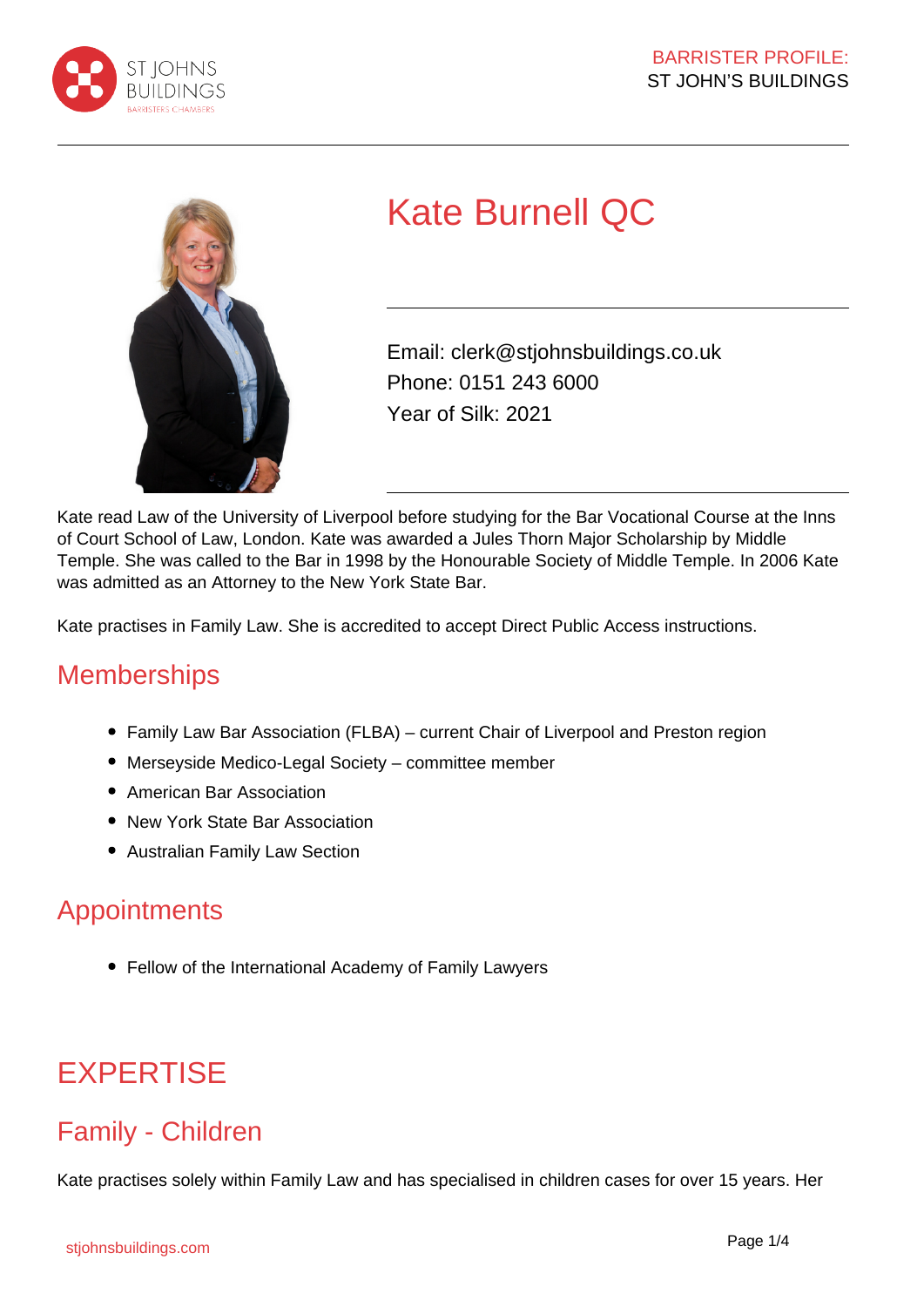practice involves both public and private law proceedings and she represents local authorities, parents, carers, members of the extended family and children, whether via their Guardians or directly. Kate has extensive experience dealing with vulnerable clients.

### Public Law

Kate has significant experience in care proceedings involving allegations of sexual abuse, physical abuse/non-accidental injury, chronic neglect and emotional harm. She appears at all levels of court.

Kate has a particular interest in cases involving complex medical issues including factitious or induced illness and disputed medical evidence regarding injuries and abuse. She has considerable experience chairing meetings of experts, drafting schedules of agreement and dispute and challenging medical evidence through cross examination.

While her practice is primarily court based, Kate regularly advises local authorities and parents in conference both prior to the issue of proceedings and during the course of proceedings.

Kate has considerable experience representing parties with disabilities, complex vulnerabilities, mental health issues and those where there are issues regarding litigation capacity.

Kate has a particular interest in family law cases involving an international element given her qualification in the USA and links with colleagues around the world through attending international conferences. She is experienced in wardship proceedings including cases involving surrogacy issues where there is an international element. She recently appeared as junior counsel, led by Frances Heaton QC, in a case involving an Egyptian child where the child was made a ward of court due to disagreement between the Applicant and the Egyptian government regarding where the child should reside.

Kate regularly attends conferences both nationally and internationally and has a particular interest in the development of this area of the law. Kate regularly speaks at conferences/seminars. In 2013 Kate was a speaker at the World Congress on Family Law and Children's Rights in Sydney, Australia; her paper considered educational outcomes for children in care.

### Private Law

As a specialist family practitioner Kate has extensive experience of private law children proceedings. She has a particular interest in cases involving complex issues of high conflict and hostility. Kate regularly acts in cases where there are allegations of abusive conduct and substance misuse.

Kate has experience across the full range of private law cases including child arrangements orders (contact/residence), specific issue and prohibited steps applications and relocation both internally and externally. Given her dual qualification Kate has advised on enforcement issues involving America.

# Cases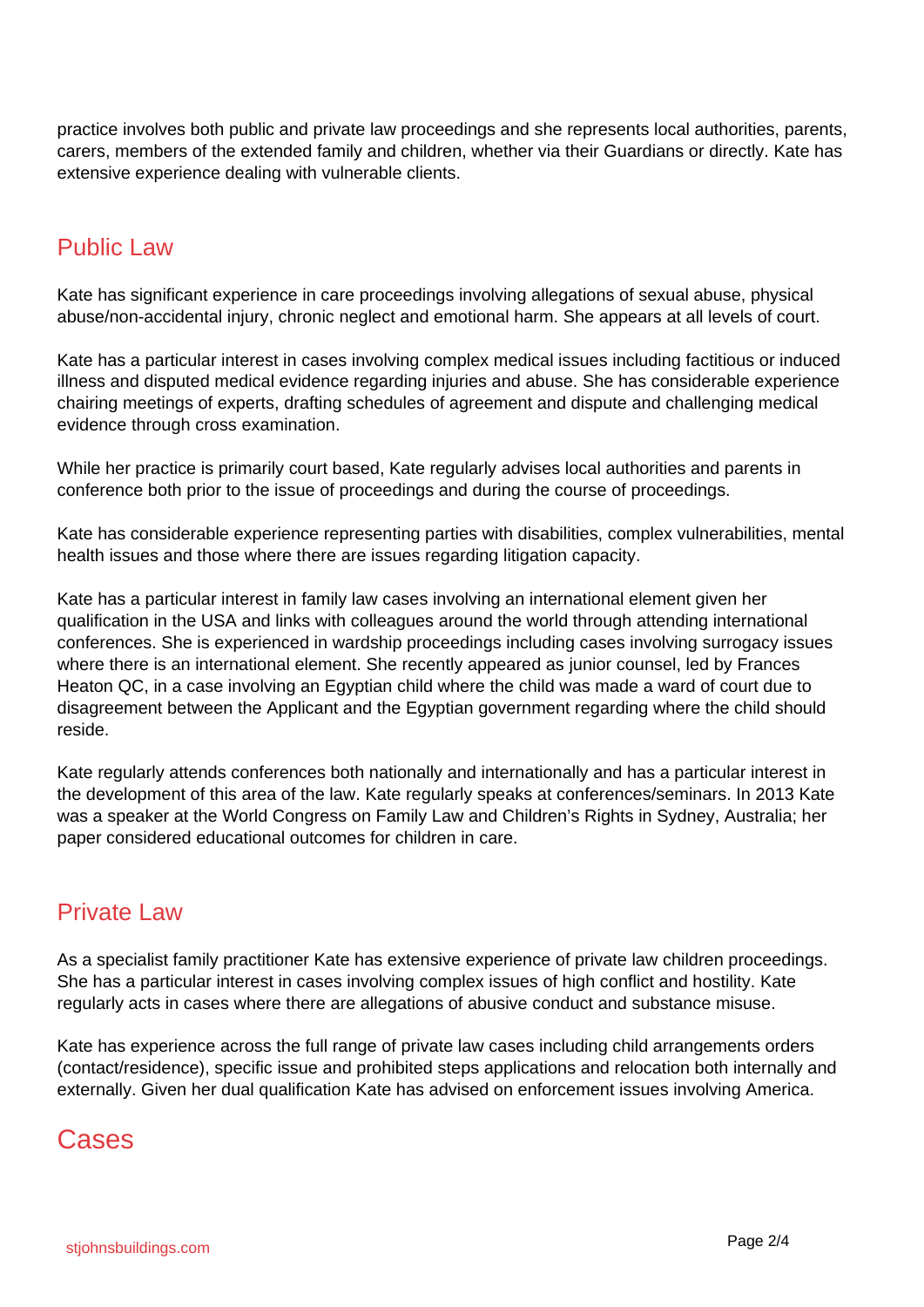#### **RE N (A CHILD: Female Genital Mutilation Protection Order) [2018] 4 WLR 98**

Led by Frances Heaton QC for the mother in a case that concerned a female infant who was at real risk of female genital mutilation if she returned to the Sudan with her mother. Mr Justice Hayden analysed the interplay between Article 3 rights and Article 8 rights and decided that "…whilst there can be no derogation from N's Article 3 rights, the interference with her Article 8's rights, and those of her siblings and family, must be limited to that which is necessary to protect her Article 3 rights." The learned judge granted an injunctive FGMPO to prevent the baby leaving the jurisdiction. Read the judgment here.

#### **Re A-F (Children) [2018] EWHC 138 (Fam)**

Junior counsel, with Frances Heaton QC, representing the children and Shaun Spencer representing the local authority. These were a number of test cases, listed in accordance with directions given by Peter Jackson J (as he then was) on 11 May 2017. This case raised various substantive and procedural questions in relation to the interface between care proceedings brought in the Family Court pursuant to Part IV of the Children Act 1989 and the requirements of Article 5 of the Convention. Specifically, the circumstances in which Article 5 is engaged in relation to a child in the care of the local authority and, where Article 5 is engaged, what procedures are required to ensure that there is no breach of the requirements of Articles 5(2)-(4).

#### **T & K & Z & Liverpool City Council & Egyptian Ministry of Social Solidarity [2016] EWHC 2963 Fam**

Junior counsel, with Frances Heaton QC, successfully representing an English woman who had cared for an Egyptian orphan for in Egypt with her Egyptian husband. Due to political upheaval she returned to the UK and has remained here. She mistakenly understood she had adopted the child in Egypt. She issued an application to adopt the child here but the Egyptian government objected on the basis that the child 'belonged to' Egypt. Complex legal arguments on adoption and foreign element.

#### **Re S-W (children) 2015**

Kate represented the children in the Court of Appeal case of Re S-W (children) 2015. The appeal was brought on the basis of when a court can make final care orders, whether it is appropriate to adopt summary procedure in care proceedings and the interpretation of the Children Act provisions regarding consideration of the permanency provisions of care plans.

## Court of Protection

Kate has a developing Court of Protection practice covering health and welfare cases and property and affairs. She has a particular interest in deprivation of liberty cases.

Due to the nature of the issues involved, Kate is happy to advise on an urgent basis and to undertake advisory and drafting work to short timescales.

# Public Access

Kate is accredited by the Bar Council to undertake Direct Public Access work.